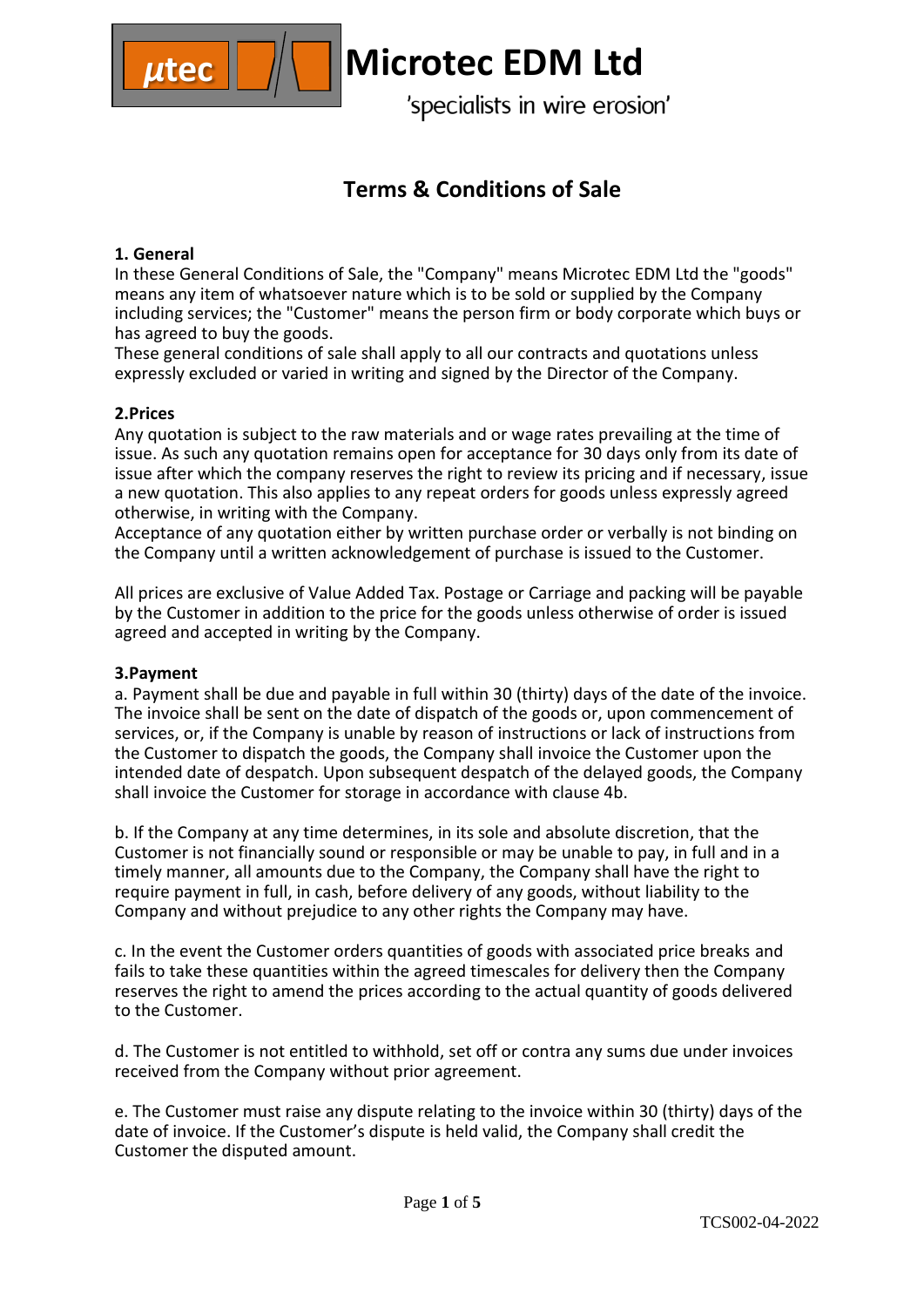

# **Terms & Conditions of Sale**

f. If the Customer fails to pay any sum due to the Customer by its due date the Customer reserves the right to impose a surcharge in addition to such sum or sums due, in accordance with the Late Payment of Commercial Debts (interest) Act 1998.

Additionally, the Company may at its sole discretion and without liability postpone delivery or cancel all or part of the Contract or any other contract between the Customer and the Company without prejudice to any other right or remedy which the Company may have against the Customer in respect of such default.

g. All prices are exclusive of Value Added Tax. If delivery requires use of an external courier company or postage, then this will be payable by the Customer in addition to the price for the goods unless otherwise agreed and accepted in writing by the Company.

### **4. Delivery**

a. Every effort will be made to keep delivery dates. Time for delivery is given as accurately as possible but is not guaranteed nor is it the essence of the contract. The customer has no right to damages or to cancel the order for failure for any cause to meet the delivery time stated. Delivery dates shall be calculated from the date of acceptance by the Company of the Customer's order, or from the date of receipt by the Company from the Customer of all information, instructions, drawings or materials as shall be necessary to enable the Company to carry out the order, whichever shall be the later.

b. If the Customer fails to take delivery of the goods or any part thereof on the due date or fails to provide instructions or documents required to enable the goods to be delivered on the due date, the Company may on giving written notice to the Customer store or arrange for the storage of the goods, and on the service of such notice:

(1) risk in the goods shall pass to the Customer;

(2) the delivery of the goods shall be deemed to have taken place; and

(3) the Customer shall pay to the Company all costs and expenses including storage and insurance charges arising from its failure.

#### **5. Inspection and Acceptance**

a. The Customer shall inspect all goods upon delivery and may reject any goods that do not conform to the Contract, provided written notification of such rejection is submitted to the Company. Goods not notified as rejected within 3 (three) days of delivery will be deemed to be accepted. Where goods are collected by the Customer or the Customer's staff or agent no claim for shortage or damage will be considered.

#### **6. Transfer of Title**

a. Title in goods will transfer from the Company to the Customer only upon receipt by the Company of payment in full for the goods.

b. Until such time as the title in the goods passes to the Customer, the Company may, without prejudice to any other rights or remedies available to it, repossess any or all of the goods. For the purpose of so taking possession, the Customer gives the Company irrevocable authority without notice to enter the Customer's premises for the purpose of collecting and removing the goods.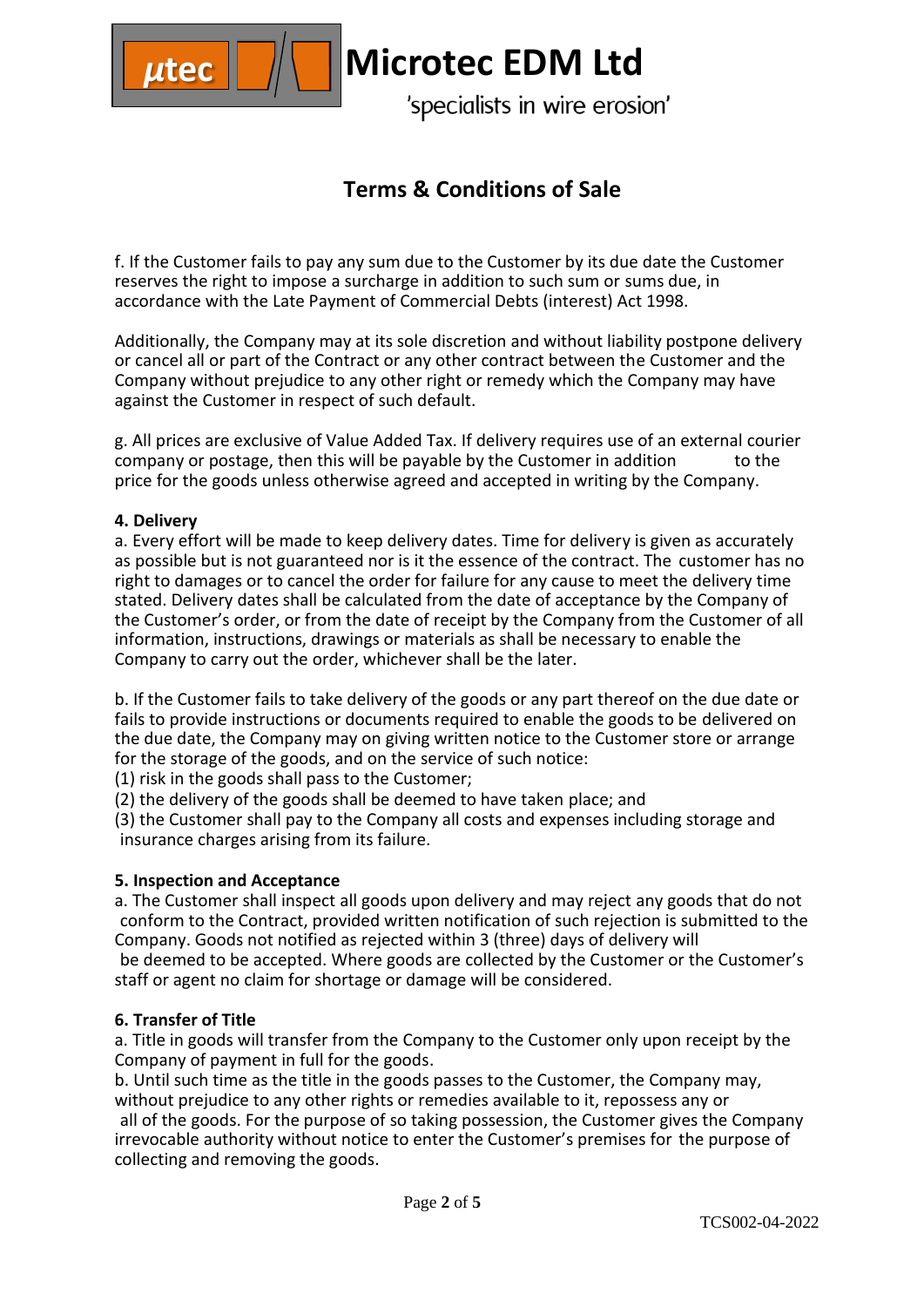

# **Terms & Conditions of Sale**

## **7. Warranty**

(a) Except in respect of death or personal injury caused by the Company's negligence, the Company shall not be liable whether in contract, tort or otherwise to the Customer by reason of any representation (unless fraudulent) or any implied warranty, condition or other term as to quality or fitness for purpose, or any duty at Common Law or under the express terms of the contract, and will bear no liability for any defect save as stated in this clause 6. Nor shall the Company bear any liability for any indirect, special, economic, or consequential loss or damage (whether for loss of profit, loss of use, loss of production, loss of contract or otherwise) costs, expenses, or other claims for compensation whatsoever (whether caused by the negligence of the Company, its employees, or agents or otherwise which arise out of or in connection with supply of the goods or their use or resale by the Customer. Provided however that nothing in this Clause shall operate to exclude any warranty or condition implied by law as to the quality of the goods in the event that the goods when sold by the Customer or when sold by any person or persons to whom the Customer may sell the goods shall become the subject of a consumer sale as defined in the Sale of Goods Act 1979, or any statutory re-enactment or modification thereof except to the extent that any claim under such warranty or condition shall have arisen from any act or omission by the Customer or by any other person or persons selling the goods by way of a consumer sale.

(b) The Warranty given in this Clause is subject to the following provisos, namely:

(i) that the defects shall not have arisen through fair wear and tear, wilful damage, negligence, abnormal working conditions, misuse, alteration, or repair of goods by the Customer without the Company's approval;

(ii) that the Customer shall have followed all instructions issued by the Company in relation to the goods;

(iii) that in the case of defects which would have been reasonably apparent to the Customer on reasonable examination of the goods on delivery, the Customer shall notify the Company of the defects in writing within 3 working days of delivery;

(iv) that in the case of any other defects, the Purchaser shall notify the Company of the defects in writing within 3 working days of the date when the defect becomes apparent; (v) that where in discharge of its obligations under the Warranty given in this Clause the Company agrees that the Customer may undertake any repair / remedial work on its behalf, the cost of such work shall be agreed in writing between the Customer and the Company before the commencement of any such repair or remedial work.

### **8. Force Majeure and Extension of Time**

a. The Company shall not be liable for any failure to perform its obligations that are due to any including, without limitation, acts of God, governmental actions, war or national emergency, acts of terrorism, protests, riot, civil commotion, fire, explosion, flood, epidemic, lock-outs, strikes or other labour disputes (whether or not relating to either party's workforce), or restraints or delays affecting carriers or inability or delay in circumstances beyond its reasonable control ("Force Majeure Event") obtaining supplies of adequate or suitable materials, or any inability to obtain any necessary import or export licences or other consents of any government. If any Force Majeure Event occurs the Company shall automatically be entitled to an extension of time for such period as is necessary to perform its obligations under the Contract and the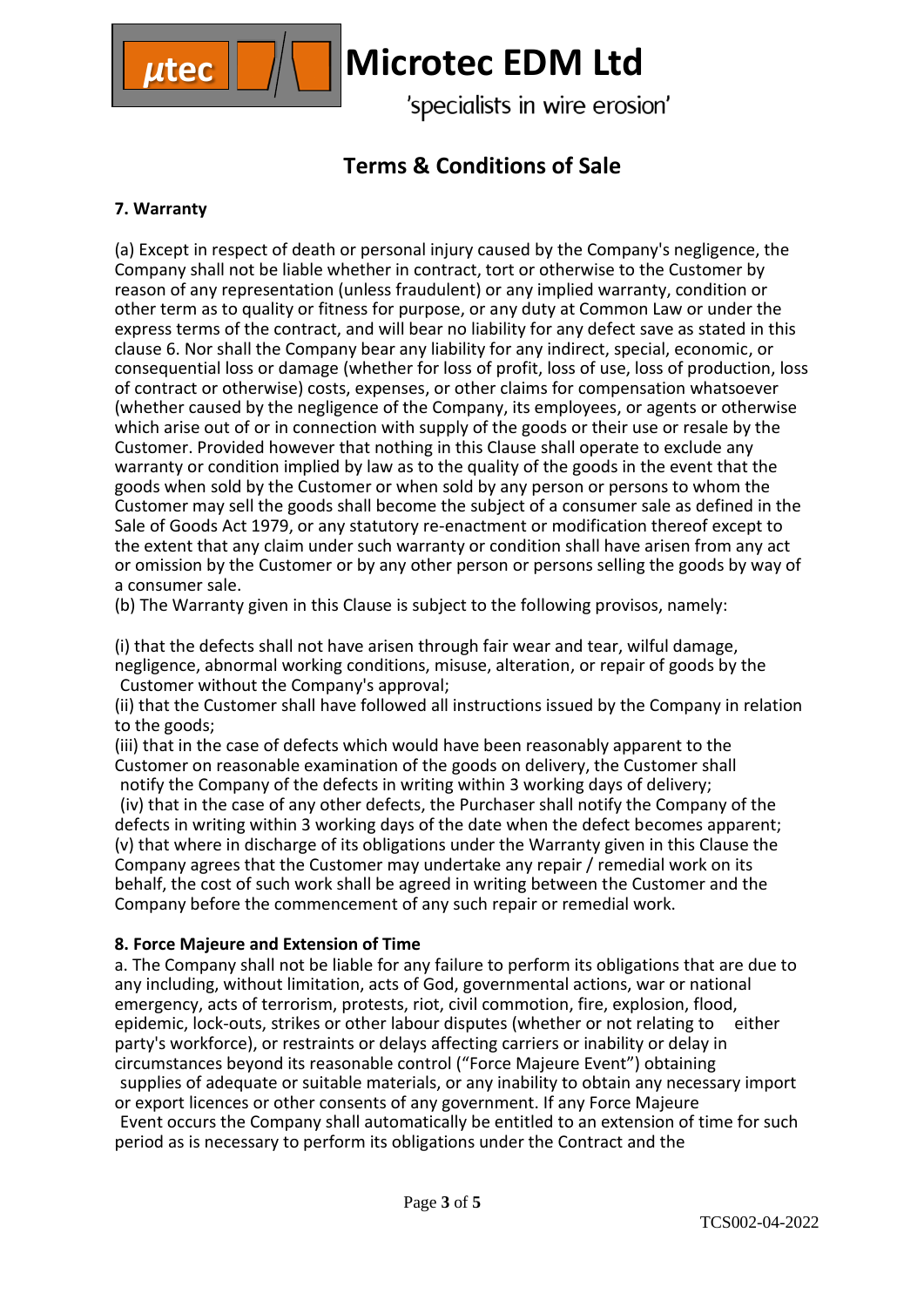

## **Terms & Conditions of Sale**

Customer shall have no claims whatever against the Company in respect of such delay in performance.

## **9. Confidential Information**

a. The Customer agrees that it has not provided the Company with any confidential information and that the Company has no confidentiality obligation to the Customer. No obligations of confidentiality will be accepted by the Company other than in pursuance of a separate non-disclosure, (written) Agreement.

b. The Customer shall keep confidential all confidential information provided to the Customer by the Company.

### **10. Intellectual Property**

a. All intellectual property rights (including patent, copyrights, registered design trademark, trade name, or know-how) relating to goods or parts thereof supplied by the Company shall remain the Company's absolute property. The Customer shall not reproduce or disclose the Company's designs, drawings, specifications or information to any third party or copy or reverse engineer (or cause or enable any third party to copy or reverse engineer) any of the goods.

### **11. Indemnity**

The Customer will indemnify the Company against all damages, penalties, costs, losses, and expenses suffered by the Company or for which it may become liable in respect of the infringement of any intellectual property including (but without limitation) any patent, copyright, registered design, trade mark, trade name or know-how arising out of the Company's manufacture of goods in accordance with any specification design drawings or other data supplied by the Customer or its servants or agents.

#### **12. Termination**

a. For cause: (i) If the Customer commits any breach of its obligations, makes any arrangement with its creditors, or commits any act of bankruptcy or becomes insolvent then, in the Company's sole discretion, it may, without any liability, terminate, cancel or suspend its performance of the Contract or any other contract between the Customer and the Company, or postpone delivery of all or any part of the goods or all or any part of any other order placed by the Customer with the Company .

(ii) The Company also may terminate the Contract, upon written notice to Customer, if the Company suffers any Force Majeure Event.

b. The Customer may cancel or terminate the Contract only with the prior written consent of the Company and only upon such terms as the Company, in its sole and absolute discretion, may agree. In the event of termination, the Customer will be liable for the costs incurred to date by the Company in respect of work in progress and incidental costs incurred in fulfilling any part of the contract prior to its termination. In addition, if any Force Majeure Event occurs and the Company terminates the Contract, the Company shall be entitled to retain any deposit or other amount paid by the Customer as of the date on which notice of such termination is provided, it being the express intent of the Company and the Customer that the Customer shall bear the risk of loss of its deposit or other amounts paid to the Company prior to delivery as a result of any Force Majeure Event.